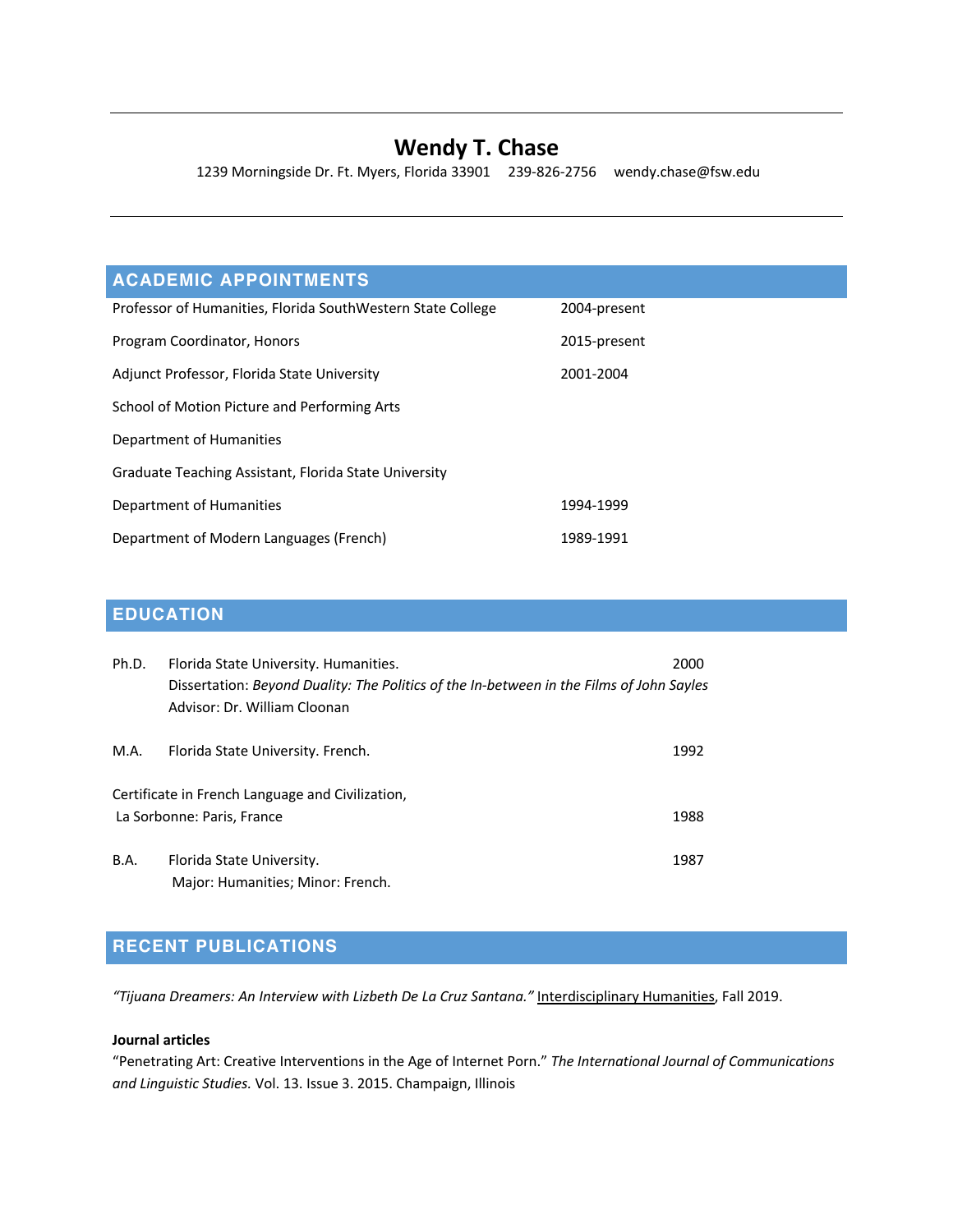#### **Textbook contributions**

"Introduction." Introduction to Humanities: Custom Edition for Florida SouthWestern State College. 2014. Pearson.

### **EDITORIAL DUTIES**

Guest Editor, Interdisciplinary Humanities, *Art, Activism and the Tradition of Dissent.* Fall 2019 edition*.* 

Outside Reader for Interdisciplinary Humanities, *Motherhood.* Summer 2020 edition.

Copy Editor, *Logbook of a Butterfly* by Hélène Dubois-Nicholson. Summer 2020

Outside Reader: *The International Journal of Communications and Linguistic Studies*. Vol. 13 Issue 2. 2015. Champaign, Illinois

### **RECENT CONFERENCE PARTICIPATION AND PRESENTATIONS**

**Bob Rauschenberg Gallery, Ft. Myers, Fl.** *Rattling Cages: The Art of Activism.* Lecture for the Opening of the Guerrilla Girls exhibit, January 2019.

**HERA (Humanities Education and Research Association) Conference**: March 7-10, 2018, Chicago. *Tangible Absence: Making Sense of Speciesism in the Art of Ann Hamilton.*

**Bob Rauschenberg Gallery, Ft. Myers, Fl**. *Phora: Silence and Sound in the Art of Ann Hamilton*. Lecture for the Opening of Ann Hamilton's *Phora* exhibit. January 20, 2017.

**HERA Conference: " Beyond the Binary".** April 8-10, 2015, San Francisco. "Making Sense of *He*r: Performance, Authenticity, and the Evolution of Consciousness."

**New Directions in the Humanities.** Madrid, 2014. "Penetrating Art: Creative Interventions in the Age of Internet Porn."

### **COURSES DESIGNED AND TAUGHT AT FSW**

**Great Human Questions**: I helped develop a new version of this course with Dr. Elijah Pritchett and Dr. Russell Swanson that focused on the themes of Obedience, Transgression, Utopia/Dystopia: 2019

**IDH 2910: The Just Society.** This is an Honors seminar that I developed along with Dr. Eileen DeLuca and Dr. Sarah Lublink which looked at issues of social justice through the lenses of anthropology, philosophy, and visual arts.

**IDH 2910: Art on the Edge: Avant-Garde Art-Making.** This is an Honors seminar that I developed with Professor Dana Roes that introduces students to the history of the avant-garde and trains them to create conceptual art.